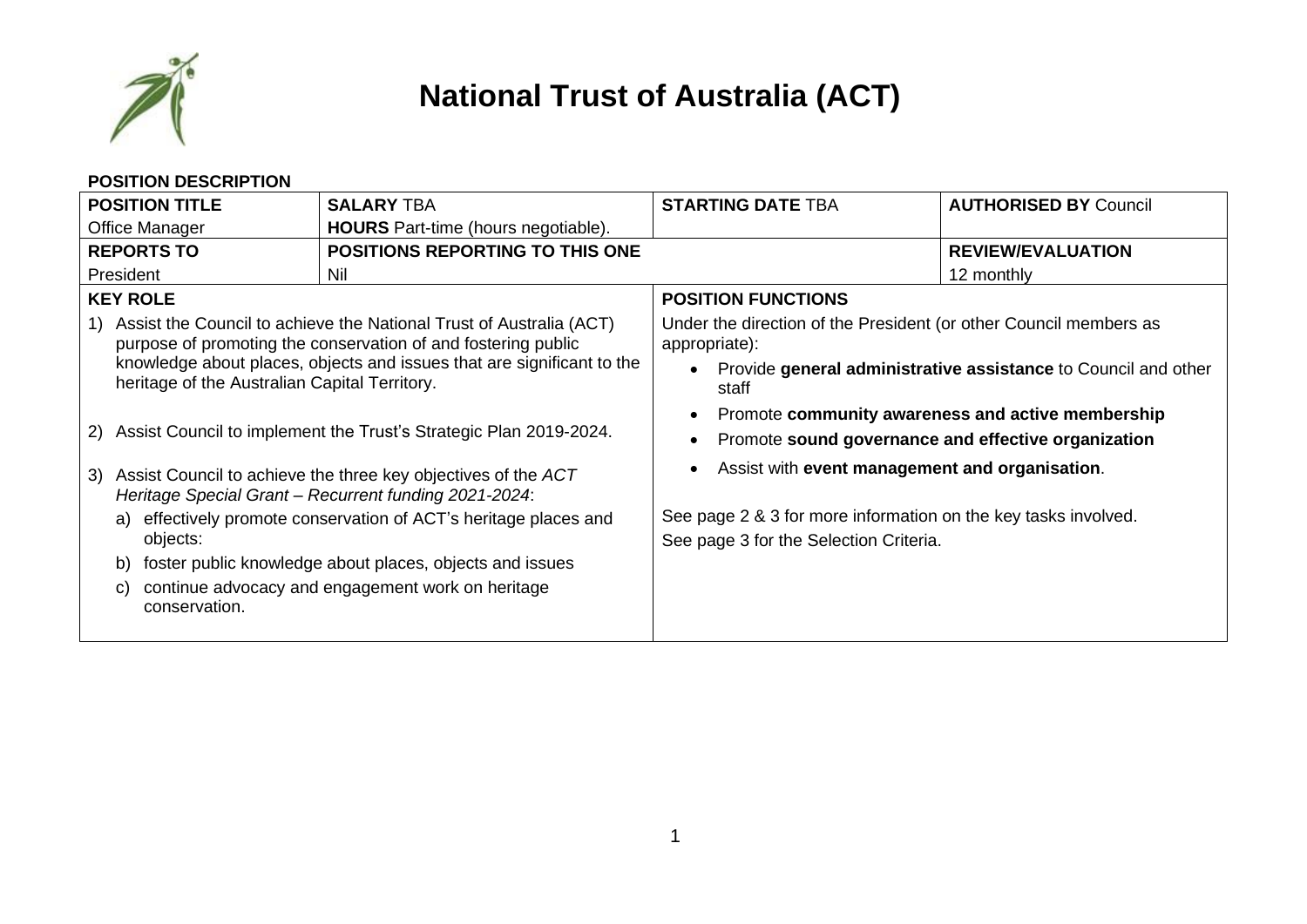| <b>FUNCTIONS</b>                      |           | <b>KEY TASKS</b>                                                                                                                                                                                                                                                                                             |
|---------------------------------------|-----------|--------------------------------------------------------------------------------------------------------------------------------------------------------------------------------------------------------------------------------------------------------------------------------------------------------------|
| 1. Administrative                     |           | Administrative support for the Council and Heritage Officer                                                                                                                                                                                                                                                  |
| <b>Support</b>                        |           | Support for Council and Committees, including preparation and distribution of Council papers; some Minute taking and Committee paper<br>work for Council and Committees                                                                                                                                      |
| 2. Community                          | $\bullet$ | Manage and provide timely responses to inquiries via the reception desk, phone, mail, email, website and social media                                                                                                                                                                                        |
| <b>Awareness &amp;</b>                | $\bullet$ | Process membership payments made by phone and liaise with NSW (NT) re memberships                                                                                                                                                                                                                            |
| <b>Membership</b><br><b>Promotion</b> | $\bullet$ | Manage communications with members and others including compiling enewsletters to members; distribution of Heritage in Trust<br>magazine                                                                                                                                                                     |
|                                       | $\bullet$ | Maintain website (currently using WordPress) and social media                                                                                                                                                                                                                                                |
|                                       | $\bullet$ | Promote the pool of volunteer members and manage volunteers in the Office with implementing tasks relevant to the Trust's Strategic<br>Plan as indicated by Council                                                                                                                                          |
| 3. Sound<br><b>Governance and</b>     | $\bullet$ | Maintain and update Office records including email folders, databases, Trust policies and procedures, membership records, Council and<br>Committee minutes, library and archived records, asset list, banking and insurance records, brochures                                                               |
| <b>Effective</b>                      | $\bullet$ | Ensure within budget constraints there is sufficient Office stationery and that Office equipment is in good and safe working order                                                                                                                                                                           |
| Organization                          | $\bullet$ | Raise and report matters and issues with the operation of the Office or the Trust generally with the Council, and work with Council to<br>resolve issues                                                                                                                                                     |
|                                       | $\bullet$ | Assist the bookkeeper in payment of Office invoices and banking (prepare invoices, reconcile banking with MYOB entries)                                                                                                                                                                                      |
|                                       | $\bullet$ | Record visitors and volunteers names and times                                                                                                                                                                                                                                                               |
|                                       | $\bullet$ | Maintain a record of visitor/student and volunteer attendances, loans of Trust equipment or documents/books, and other records<br>required for actioning the Trust's Strategic plan                                                                                                                          |
|                                       |           | Be aware of, comply with, and where necessary champion, Work Health and Safety requirements, including emergencies (eg COVID)<br>and compliance requirements for relevant laws, regulations and organisational standards that apply to activities in day-to-day<br>operations; act as Fire Warden for office |
|                                       |           | Ensure, with the assistance of the Secretary, that the Trust's legal obligations with the Australian Charities and Not for Profits<br>Commission (ACNC), and other regulators if necessary, are kept up to date                                                                                              |
|                                       | $\bullet$ | Lead the preparation of the Trust's Annual Report and work with the Secretary and President to arrange and minute general meetings,<br>including the Annual General Meeting                                                                                                                                  |
| 4. Event                              | $\bullet$ | Assist the Tours and Events Committee with planning the program of tours and events                                                                                                                                                                                                                          |
| management and                        | $\bullet$ | Assist with organisation of tours and events, eg booking venues, seeking quotations, liaising with guides, service providers                                                                                                                                                                                 |
| organisation                          |           | Assist with booking arrangements for tours and events either online or through the Trust office                                                                                                                                                                                                              |
|                                       |           | Set up and manage online bookings on Eventbrite or Trybooking including reminders; reports and queries<br>$\circ$                                                                                                                                                                                            |

## **KEY TASKS**